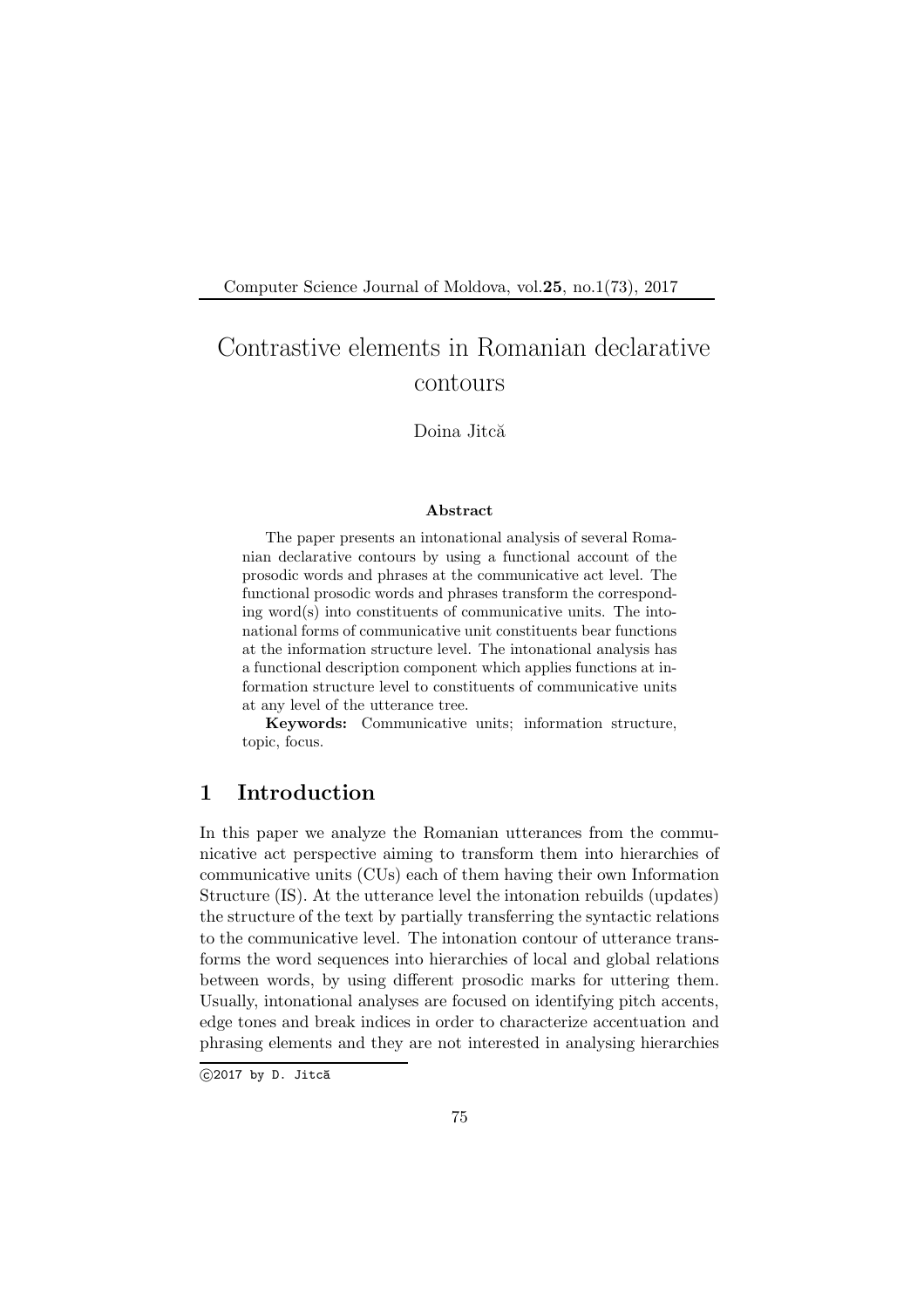of these relations between words, conveyed by prosody. These relations are communicative units at the utterance level. The characterization of communicative units can be made by information structure descriptions at each level of utterance tree hierarchy. We consider that prosody supports the communicative organization of utterances. Consequently, intonational analyses have to identify the communicative units and their functional elements at the information structure level.

In our previous works [8], [7], [9] we also treated hierarchies within utterances strictly at the intonational level as prosodic unit hierarchies but we observed that each prosodic phrase is produced by a tonal contrast between two complementary functional constituents marked by certain types of melodic contours: e.g. PUSH function was related to constituent which reaches high target tone within the respective prosodic unit (on the accented syllables) and POP function was applied to the tonal contrasted constituent having lower tonal target. We considered the PUSH constituents have function in pushing forward the communicative act but other discourse function has to be investigated and related to these contrasted elements.

In [9] we based the definition of prosodic units on the existence of a tonal contrast between these two paired constituents: PUSH and POP. That is different from the perspective of AM model implemented by ToBI system which relates the existence of prosodic units to break indices in their ends. We also introduced FOCUS function for semantic focused element annotation and thus, derived PUSH+FOCUS or POP+FOCUS functions result in our functional utterance descriptions. What it was not observed in our previous approach is the existence of two types of contrast within each prosodic unit: a tonal contrast between target tones of the two paired constituents and another contrast between the slopes and shape of F0 contour variations within contrasted constituents. The second type of contrast supports the topic-focus information structure and the former one is related to a second IS level that implies other discourse functions we named in this paper PUSH and POP function, respectively.

The goal of this paper is to propose an utterance partitioning model based on communicative unit hierarchies, each of units having their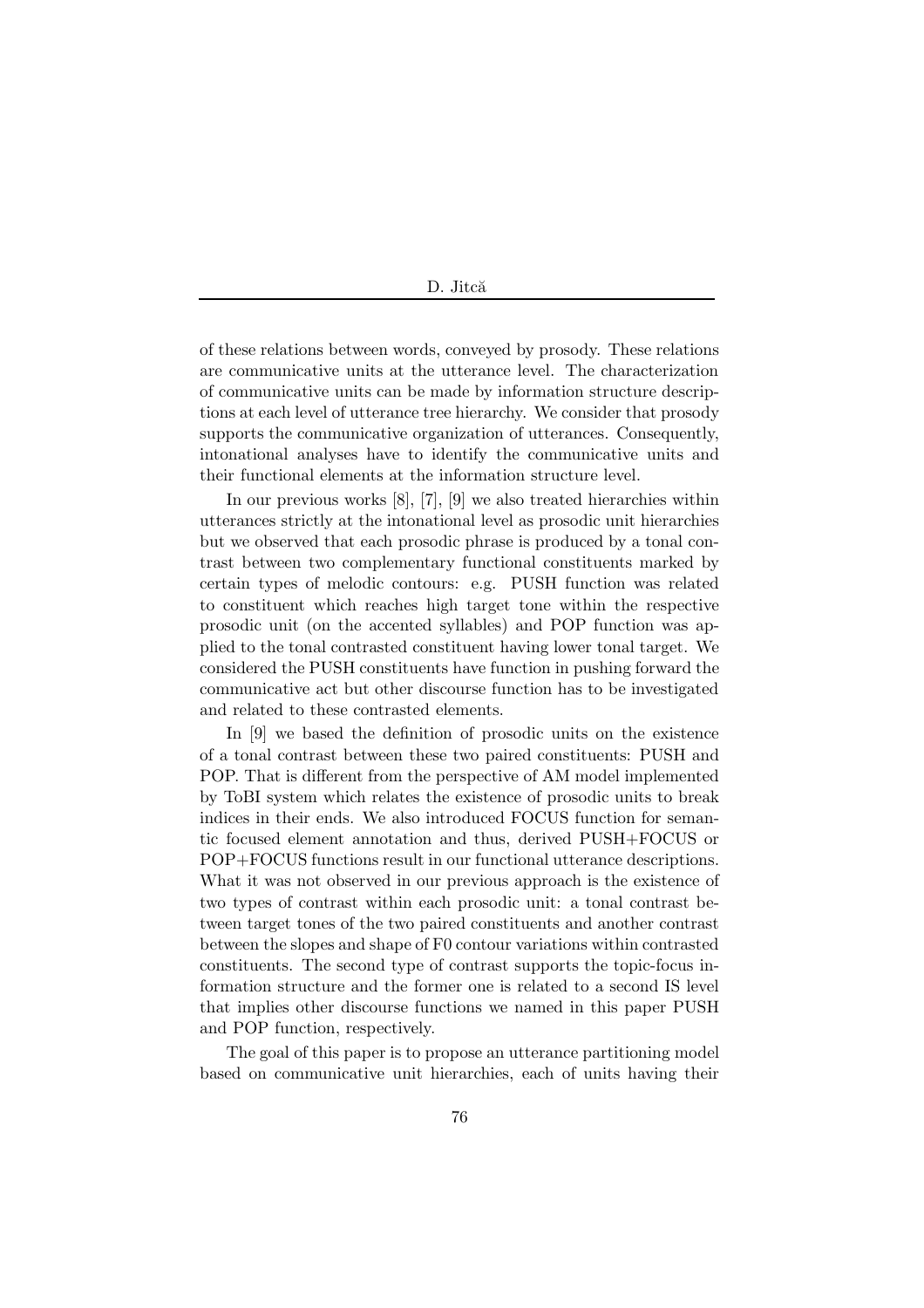proper information structure (IS). Information Structure model has two levels related to the two types of contrasts. The Halliday's IS model is also a two level model. It defines one IS level by the contrast between a foreground component (focus) and a background component of an information unit. We consider the focus-background IS description is suitable in the particular case of a very prominent prosodic component vs. non-prominent prosodic element, but in the most general case the contrast is produced between a focus constituent and a topic constituent, both of them having moderate prominences [6].

The second IS level of the Halliday's model refers to the theme and rheme aspects related to text organization. We consider the second IS level of our model has to be related to a certain aspect of the speech mechanism for supporting a certain discourse function and not to certain aspects of text organization. The second IS level is supported at the intonational level by the contrast between target tones of paired constituents.

The paper presents an intonational analysis framework which includes an information structure view and a phonological view in utterance partitioning. The first view takes into account the melodic contour shapes of elementary units (prosodic words) with their target tone and slope and shape characterization and relates them to the functions they have within CUs. The second view takes into account the pitch events within the prosodic units in order to understand the phonological/phonetic implementation of the functional constituents. Consequently, we added a functional perspective to the AM model and to the ToBI system [12], [11], [10], [1] in order to understand and to describe the role of intonation at the communicative act level.

In the second section we present the functional categories proposed for the intonational and IS analysis. In the third section the functional analysis is exemplified by presenting several declarative contours of Romanian neutral statements from these two perspectives: i. as sequences of pitch events and ii. as paired IS functional constituents within nested communicative units.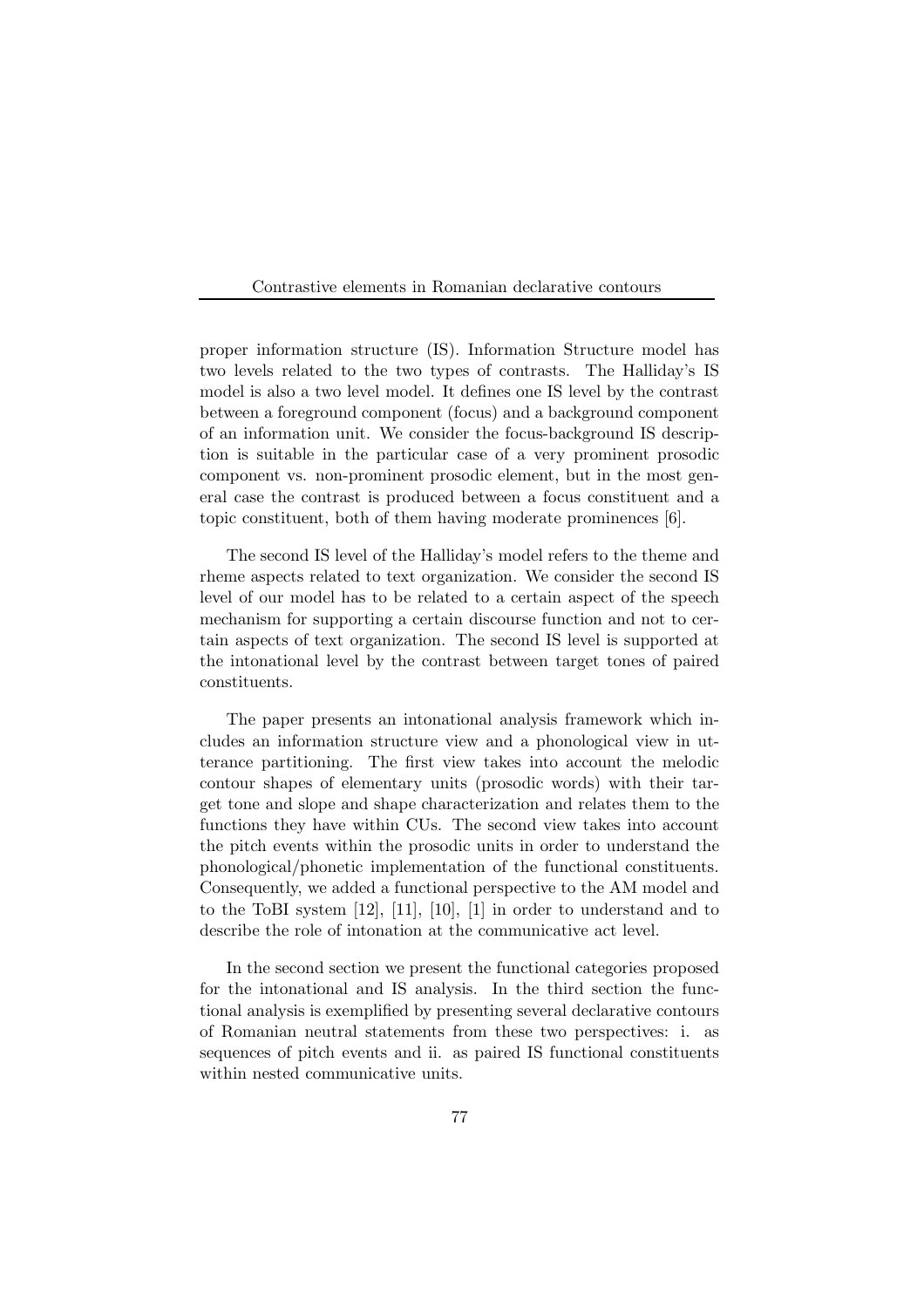## 2 Functional categories at the communicative act level

The intonational analysis presented in this paper transforms utterances into hierarchical CU structures which include local contrast at each CU level between the constituents marked with complementary functions.

The topic and focus functions are two paired functions supported by the two constituents of one CU. The topic and focus function distribution between CU components conveys the role of the related words within different semantic and IS context: e.g. old vs. new information context. The topic-focus constituents can be marked by a slow vs. sharp pitch movements during their accented syllables or the following non-accented syllables. The focus event may or may not be prosodically marked by a tonal prominence because a second IS level overlaps the topic-focus structure and focus realization is influenced by the distribution of PUSH or POP functions within the respective CU.

In this paper we do not want to propose any significance to the PUSH and POP functions of the second IS level. We keep the name used in our previous papers and relate them to the tonal contrast between the target tones of the two paired constituents of CU: PUSH function is applied to the component with the higher target tone and POP function – to the other one containing the tonal minimum.

The proposed analysis organises an utterance into a CU hierarchy which is composed of instances of a single type domain (CU domain). CU domain may be intonational phrase (IP) or intermediate phrase (ip) or Compound Prosodic Domain (CPD): compound of prosodic words, compound of ips or compound of IPs. CPD is introduced in [11] for denoting the prosodic domain of units of the same type as the prosodic domain of their constituents: e.g. two contrasted prosodic words may produce a CU which is not an ip but it can be considered a compound of prosodic words.

The description of information structure consists of a sequence of functional labels that corresponds to CU constituents. In all descriptions presented in this paper topic and focus constituents are annotated by T and F labels and the PUSH and POP function by PH and PO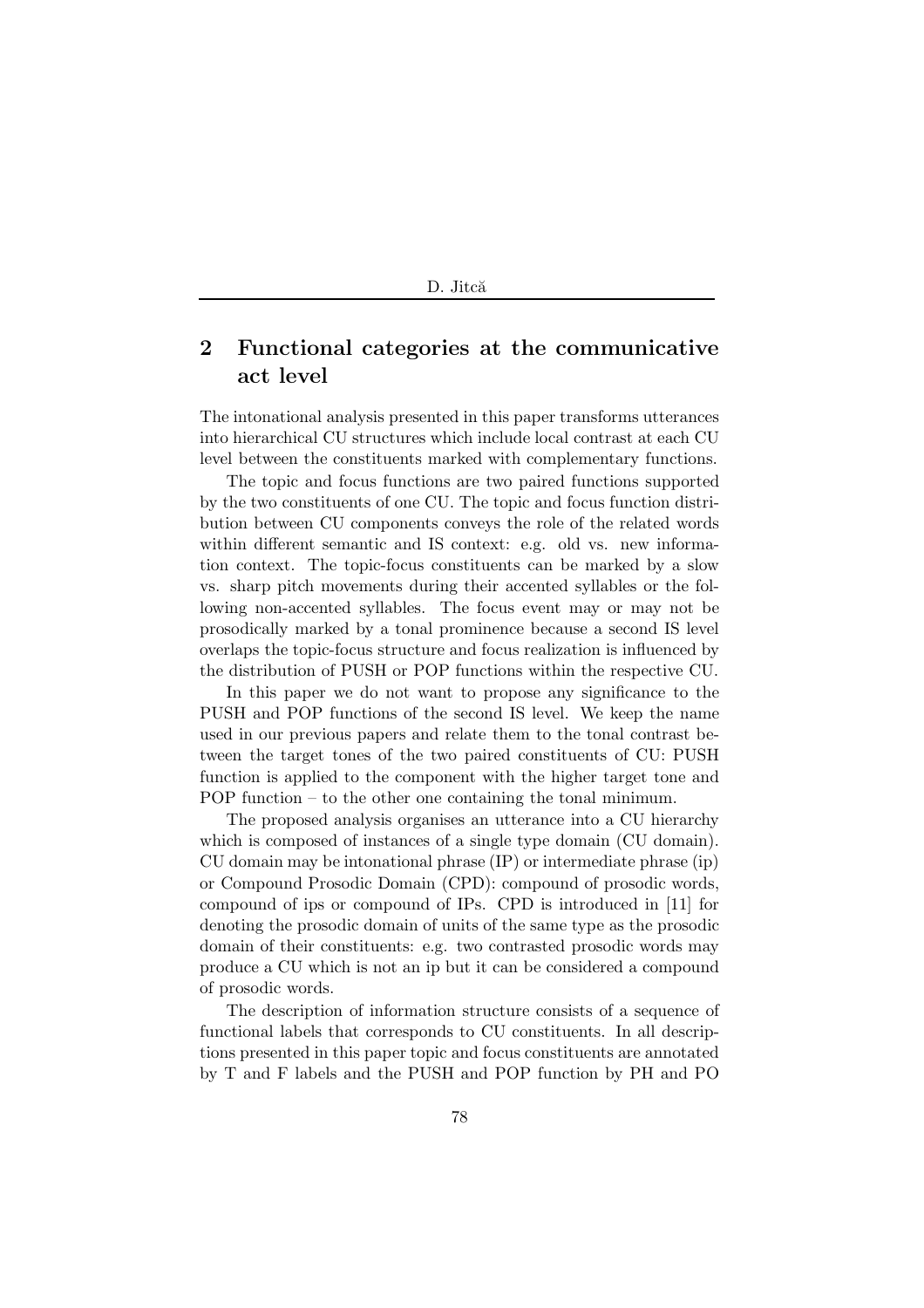labels, respectively. Each constituent has two functions at the two IS levels and is annotated by a composed label resulted by linking two simple labels by " $+$ " and enclosing them between round parentheses. Each CU is described by a sequence of two composed labels separated by slash.

Nested IS partitions can appear in our utterance partitioning due to the corresponding nested CUs instances within the utterance hierarchy.

## 3 A Functional analysis of Romanian declarative contours

The sentences used for generating the declarative contours for the functional analysis were selected from [5], where they are used to exemplify the relation between focus, prosody and word order in Romanian. The statements as well as the questions which have elicited them were uttered by a female speaker.

### 3.1 Short broad focus statement

The intonation of a short neutral statement in Romanian has a risingfalling pattern in an asymmetrical form with a lower falling pitch movement target tone than the tone in the beginning of the rising movement [3].

Fig. 1 illustrates the F0 contours of one neutral statement with a VO syntactic structure. It is the answers of the question (1).

*Ce este zgomotul acesta?* (1) [What's that noise?] *PLANge coPIlul. ˆ* [The baby is crying.]

The contour is an intonational phrase (IP) with two prosodic words (PWs). The rising movement during the first accented syllable  $plân$  in Fig. 1 aligns the peak with the post-focal syllable of the first word. The tonal jump before the post-focal syllable and the constant level during this syllable apply a focus function on the verb.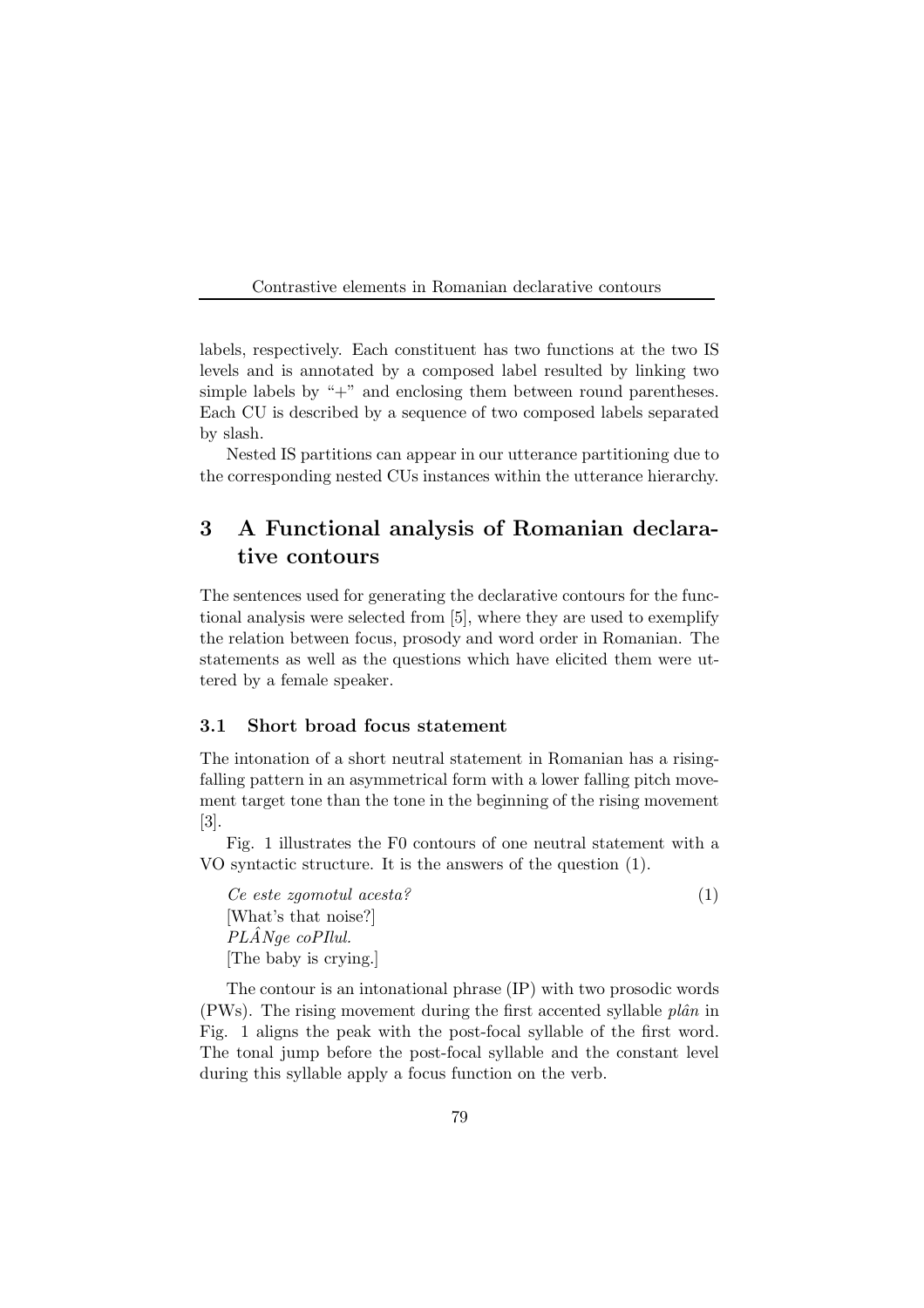| Jitcă. |  |
|--------|--|
|        |  |

The slow fall during the  $H + L^*$  pitch accent applies a topic function on the last word. Both words bear new information but the sentenceinitial one bears the focus within the CU produced by the utterance. The contour in Fig. 1 is described in (2). In the indices position of each composed label we added a ToBI description of the corresponding melodic contour.



Figure 1. The F0 contour and the spectrogram of the utterance of the sentence  $PL\hat{A}Nge$  *coPIlul. ´*The baby is crying.'

$$
(PH + F)_{H^*}/(PO + T)_{H + L^*L\%} \tag{2}
$$

In this case the contrast within CU is produced by the abrupt rising pitch movement after the first accented syllable during the  $H^*$  pitch accent and the slow falling pitch movement of the  $H + L^*$  during the last prosodic word.

The  $H^*/H + L^*$  pitch accent sequence describes Romanian broad focus statements [4]. This pitch accent sequence leads to a PUSH function on the first constituent and POP function on the last. The last pitch accent produces a low prominence and the last word bears the nuclear accent in Romanian broad focus statements.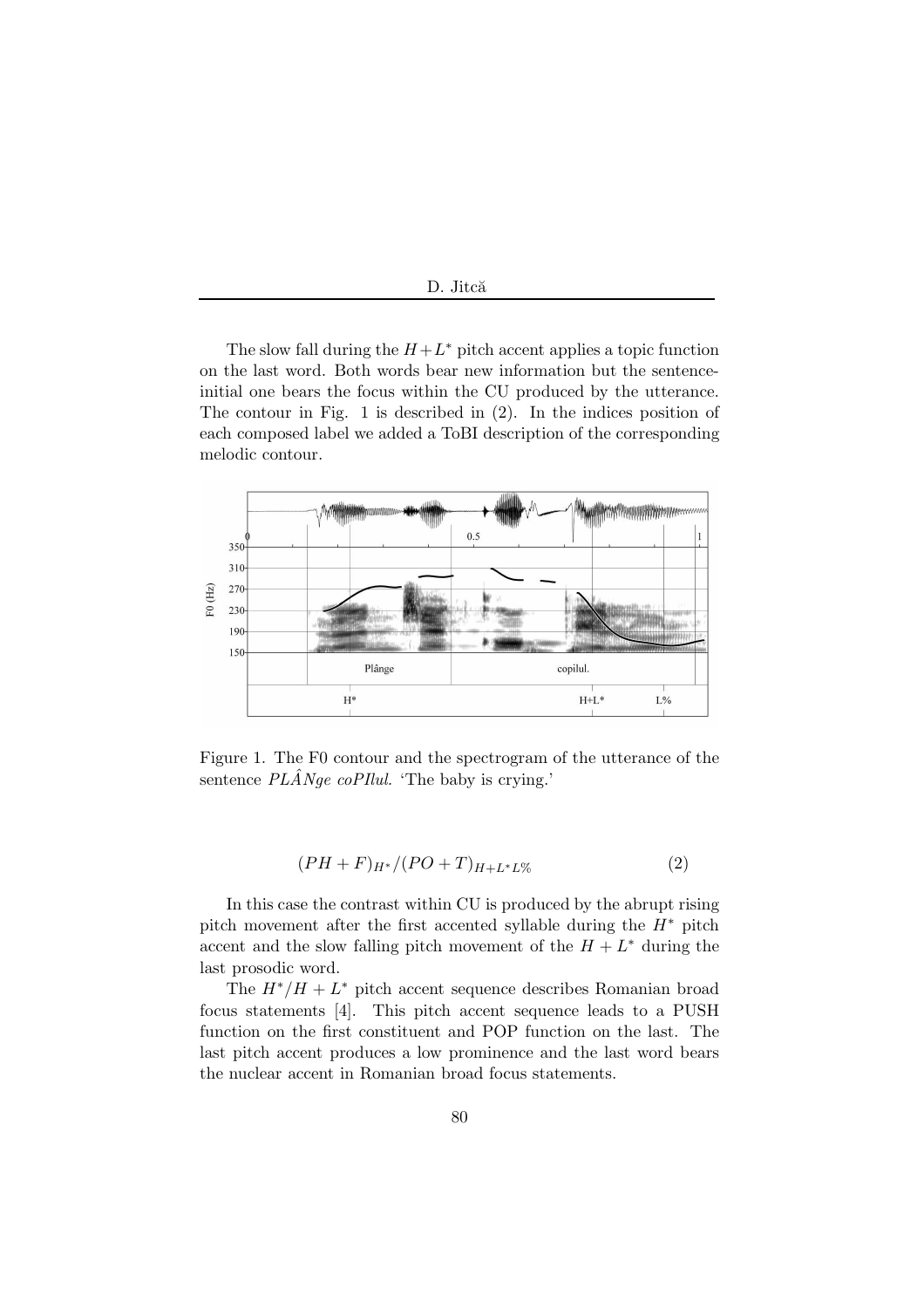### 3.2 Neutral statement with old-new information structure

The neutral statement (3) has a single word bearing new information (*DANEZA* 'Danish'). The F0 contour extracted from an utterance of this sentence is illustrated in Fig. 2.

*Ce limb˘a vorbe¸ste bine ?* (3) [Which language does he speak well?] *VorBES¸te BIne daNEza.* [He speaks Danish well]

The F0 contour of the initial prosodic word (PW) of the verb has a high target tone followed by an abrupt fall on the last non-accented syllable down to beginning low tone level. This melodic characteristic gives it a focus function within the CU which includes the verb and the adverbial *bine* 'well'. Both verb and adverbial bear old information at the discourse level. At this local CU level, the verb is the focus element and the adverbial is the topic element. The topic function is signalled by the acoustic cue of slow rising pitch movement after the accented syllable. The end of pich movement is synchronized with the end of the last non-accented syllable.

The word *daneza* 'Danish' bears the new information at the discourse level. Its F0 pattern has an abrupt falling pitch movement  $(H^*)$ pitch accent) and thus it carries the global focus at IS level. The highest level of the last pitch accent within the utterance gives it a PUSH function at the global CU level. The functional description is given in relation (4).

$$
\{\{(PH+F)_{H^*}/(PO+T)_{L+
$$

At the local level of the embedded CU the tonal level during the first half of the accented syllable of the adverbial is lower than that reached during the first part of the accented syllable of the verb. Consequently, a POP function is applied to the adverbial. The nuclear accent within the embedded CU is on the adverbial and it is also the global nuclear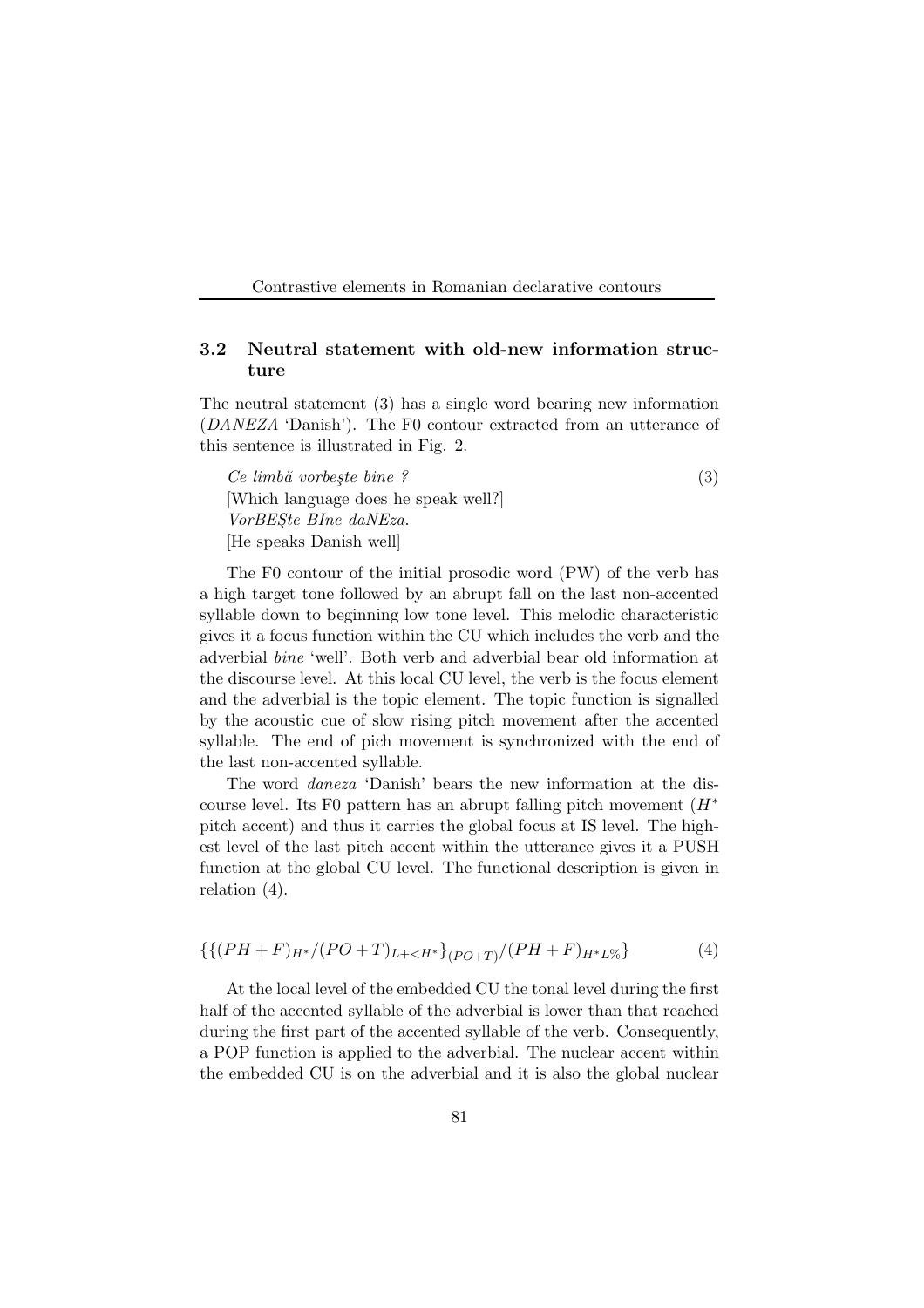

Figure 2. The F0 contour and the spectrogram of the utterance of the sentence *Vorbeste bine daneza.* 'He speaks Danish well'.

accent because it is related to the minimum tonal level of the utterance. This CU can be atomized and labelled by  $(PO + T)$ . It is in contrast with  $(PH + F)$  constituent of the object *daneza*.

The contour presented in Fig. 2 confirms that in Romanian old-new information statements the focus corresponds to the word which bears new information [2].

#### 3.3 Neutral all-new statement

The statement in (5) is a long all-new sentence with a  $SVO<sub>1</sub>O<sub>2</sub>$  structure. The communicative structure of the utterance consists of a two level hierarchy (two nested CUs) leading to local and global topic and focus events within the utterance.

| Ce se întâmplă în bucătărie?      |  |
|-----------------------------------|--|
| [What's going on in the kitchen?] |  |

*MaRIa face o prăjiTUră pentru GEORge*. [Mary is baking a cake for George.] '

The F0 contour in Fig. 3 shows that the constituent of the subject *Maria* makes pair with a complex constituent of the verbal phrase, at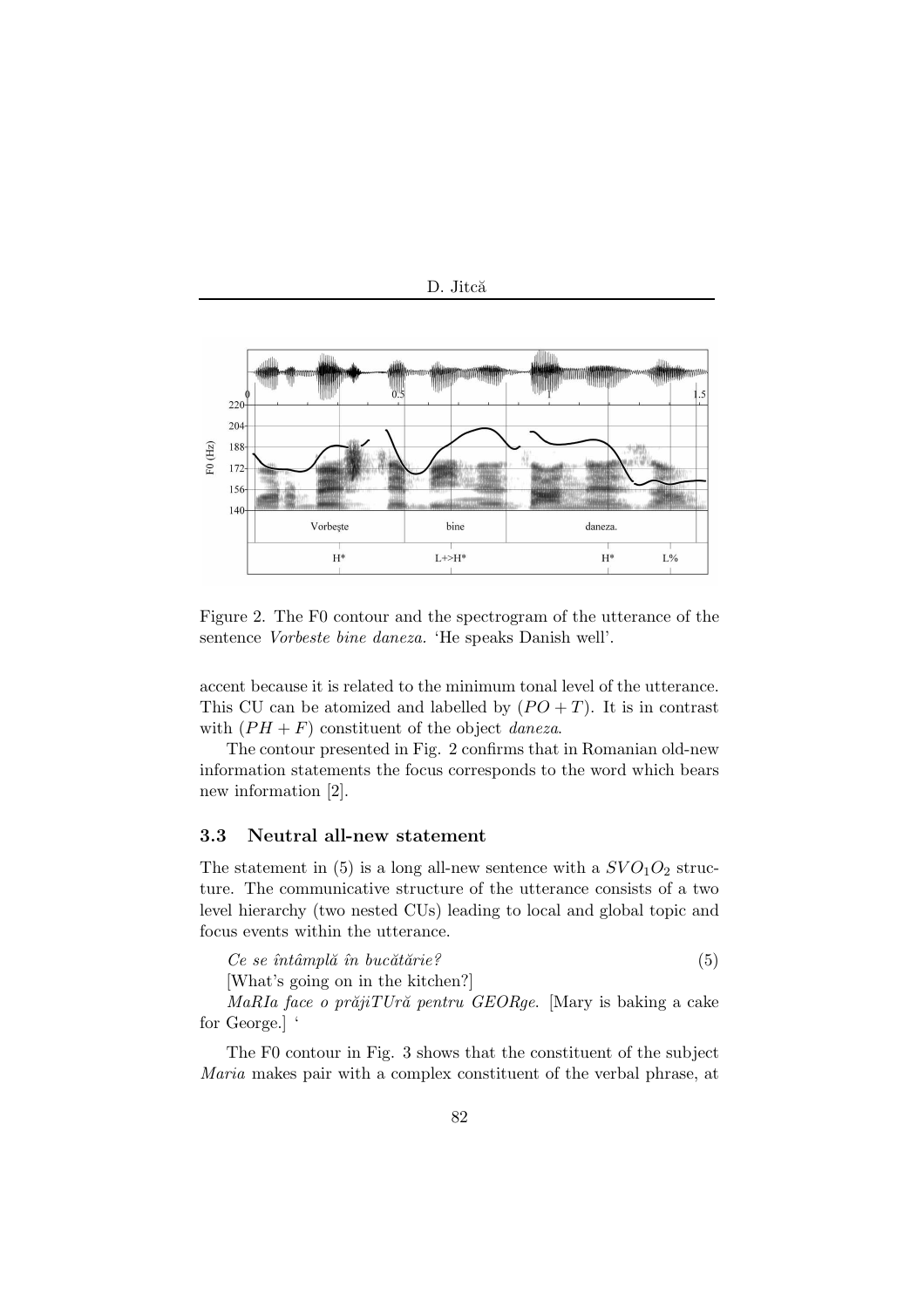

the global CU level. The topic function of the subject is encoded by the  $L + H^*$  pitch accent during its accented syllable and is located in a separate phrase (an intermediate phrase). In [5] it is also claimed that topic elements may be located in a separate phrase.

In the case of the utterance in Fig. 3 the first ip isolates the topic constituent and the global focus is located in the following complex constituent. In  $(6)$  the subject is annotated by T partial label (within  $PH+T$  label) and the complex constituent by F partial label (within  $PO + F$  label). The global PUSH function is due to the high target tone during the first accented syllable and global POP function is produced by the lowest target tone of the utterance during the last accented syllables.



Figure 3. The F0 contour and the spectrogram of the sentence *MaRIa FAce o prăjiTUră pentru GEORge*.('Mary is baking a cake for George')

$$
\{(PH+T)_{L+H^*H-}/\{\{(PO+F)_{H^*}/(PH+T)_{H^*}\}_{(PH+T)}/\}\
$$

$$
\{(PH+T)/(PO+F)_{H+L^*L\%}\}_{PO+F}\}_{PO+F}
$$
(6)

The complex right constituent includes the verb, the  $O_1$  object and  $O<sub>2</sub>$  object which are uttered at lower target levels than the subject.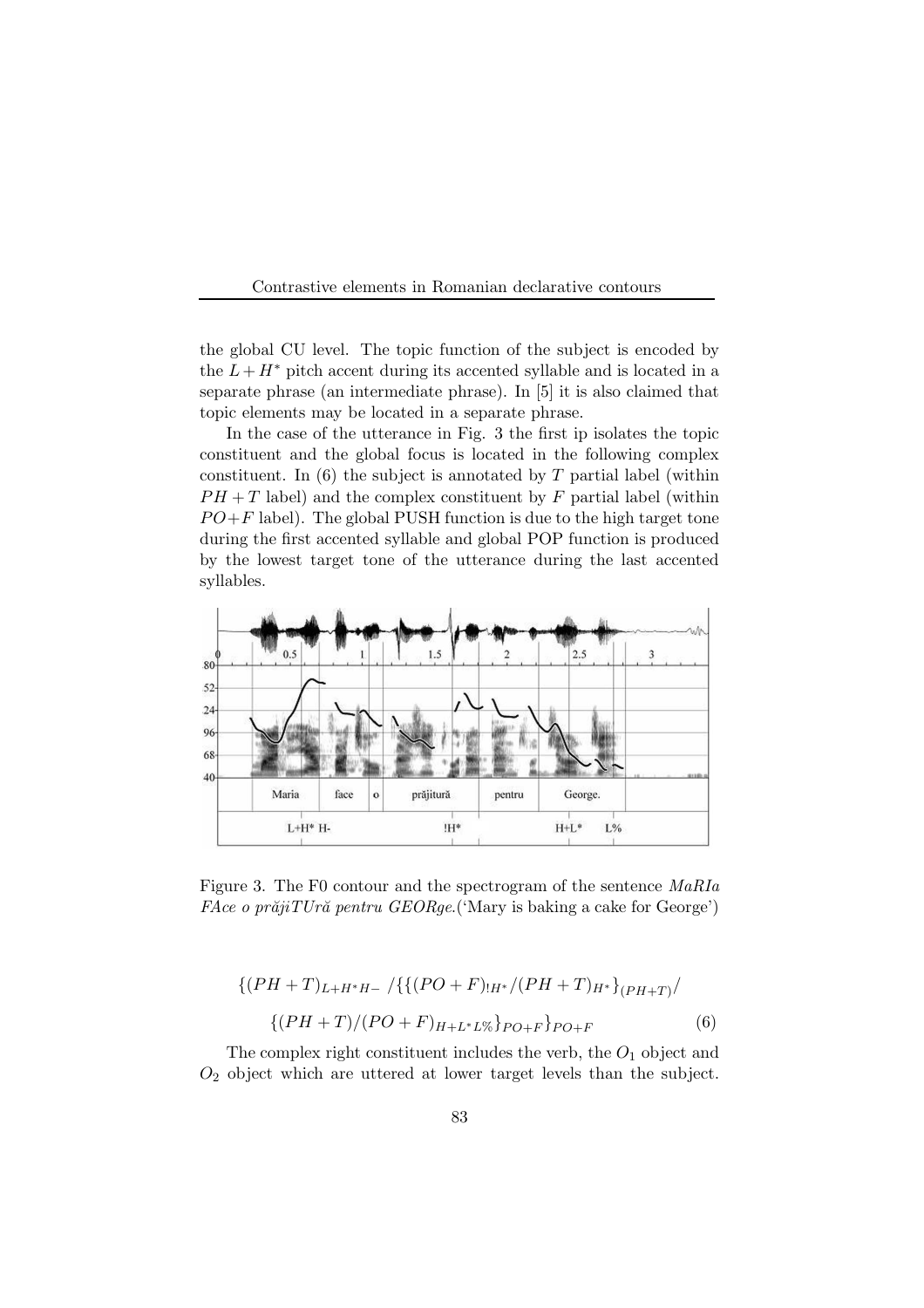It is compound by two complex constituents (CUs): i. the left CU of the verb and  $O_1$  object (*face / o prajitura*); ii. the right CU of the preposition *pentru* and the O<sup>2</sup> object (*George*). The left CU contains the topic at the local level of verbal phrase and the right CU contains the focus element. They are annotated by  $PH+T$  and  $PO+F$  labels, respectively, in (6) in the index position.

At its turn the left CU has a focus on the verb (*face*) due to the constant pitch level of its pitch movement. The noun bears a topic function marked by keeping high tone during the last syllable after the high target tone is reached. It also bears a PUSH function due to its highest target tone. The topic element of  $O_1$  object is more prominent and it bears the nuclear accent. Consequently, the left CU is also a  $PH + T$  constituent at the higher level of the verbal phrase.

The right CU (*pentru / George*) within the CU of the verbal phrase is a focus constituent and has the following two constituents: i. the preposition (*pentru*), which bears a topic function at this local level due to its slow downstepped pitch movement; O<sup>2</sup> object (*George*) which has a focus function marked by the abrupt falling pitch movement. The  $O_2$ object also bears a POP function due to its minimum tonal level. The nuclear function of the last accent of  $O_2$  object gives a POP function to the whole right part of the verbal phrase constituent. Thus, the higher level CU having the left CU and the right CU as constituents is the complementary  $PO + F$  constituent of the subject within the global utterance level.

As observed in [5] in Fig. 3 the contour is declining, with compression of the pitch range. The last pitch accent is the nuclear accent of the utterance having the minimum level for its target tone.

These examples illustrate how complex utterances can be partitioned by means of a CU hierarchy. CUs are partitioned by their topicfocus and PUSH-POP information structure.

### 4 Conclusions

In this paper we propose an improved framework for the intonation contour analysis by adding to the phonological annotation a functional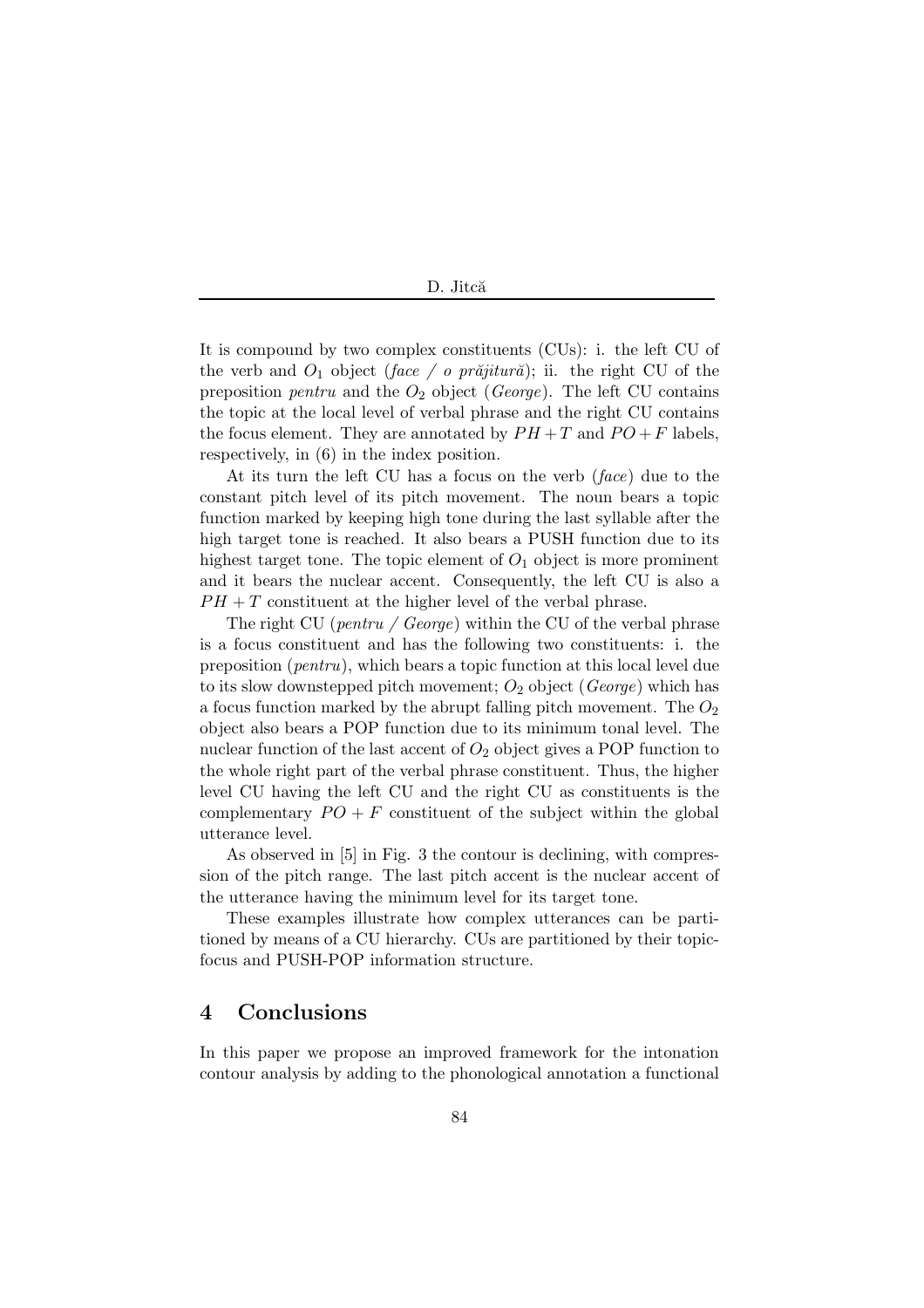description of local and global communicative units. We introduced the term of communicative unit in order to relate it to information structure. CUs are units produced during cognitive process while the prosodic units are produced by information packaging process during the utterance of text. There are cases when CUs overlap prosodic phrases. This view permits a Romanian utterance analysis at the communicative level in relation to the phonological events.

The goal of this paper is to present how utterances can be partitioned into a hierarchy of communicative units. At each level CUs have their own topic-focus and PUSH-POP information structure. The topic and focus functions are discussed at the pragmatic level and we illustrate their relation to the semantic significance: e.g. in the statement (3) the word *daneza* is marked as global focus at the pragmatic level as it is described in (4) but it may be also thought as one element of a set of alternatives related to the question (3).

The PUSH and POP functions are discussed in this paper only at the pragmatic level and they are related to the contrast between the target tones of CU constituents. At the semantic level the PUSH and POP functions have to convey the aboutness principle formulated for IS at the text level. A pragmatic implementation of this function has to be found in the further work.

This utterance view of nested CUs and their corresponding nested partitions of Information Structure can potentially describe any utterance partitioning more accurately, based on its intonation contour interpretation. The logic of utterance organization can be understood by identifying all paired constituents, their hierarchical organization and their local and global information structure.

The description of utterances as a hierarchical CU and IS structures can shed new light within cross-linguistic analyses of intonational contours and more particular, on the discussion concerning focus position, nuclear accent position within prosodic phrases. This model can be a basis for defining the set of the phonological categories of pitch accents by understanding their F0 patterns in respect to their IS functions. Common features and different features can be deduced for equivalent contours of different languages implied in cross-linguistic analysis.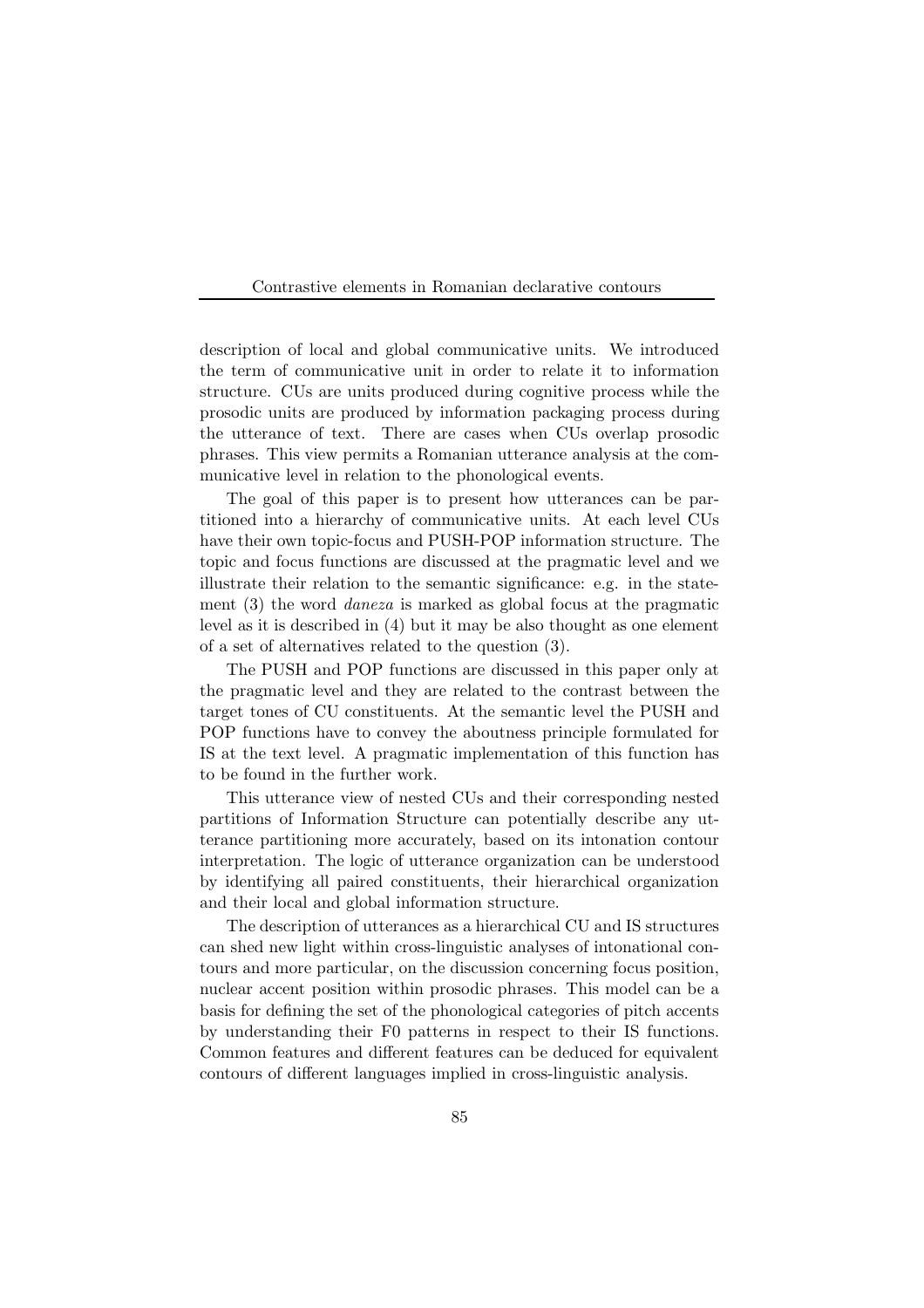## References

- [1] M.E. Beckman, J. Hirschberg and S. Shattuck-Hufnagel, "The original ToBI system and the evolution of the ToBI framework," in *Prosodic Typology. The Phonology of Intonation and Phrasing*, S-A. Jun, Ed. Oxford: Oxford University Press, 2005, ch. 2, pp. 9–54.
- [2] D. Chitoran, H. Parlog and J. Augerat, *The sounds of English and Romanian*, București: Bucharest University Press, 1984, 158 p.
- [3] L. Dascălu-Jinga, "Intonation in Romanian," in *Intonation Systems: A survey of twenty languages*, D. Hrist and A. Di Cristo, Eds. Cambridge: Cambridge University Press, 1998, pp. 239–261.
- [4] S. Frota and P. Prieto, Eds. *Intonational Variation in Romance*. Oxford: Oxford University Press, 2015, 500 p.
- [5] E. Göbbel, "On the Relation between Focus, Prosody and Word Order in Romanian," in *Romance Languages and Linguistic Theory 2001*, J. Quer, J. Schroten, M. Scorretti, P. Sleeman and E. Verheugd, Eds. Amsterdam/Philadelphia: John Benjamins, 2003, pp. 75–92. DOI: 10.1075/cilt.245.06gob.
- [6] K. Von Heusinger, "Information structure and the partition of sentence meaning," in *Prague Linguistic Circle Papers: Travaux du cercle linguistique de Prague*, (N.S. Volume 4), E. Hajičová, P. Sgall, J. Hana and T. Hoskovec, Eds. John Benjamins Publishing Company, 2002, pp. 275–305.
- [7] D. Jitca, V. Apopei and M. Jitca, "The F0 Contour Modelling as Functional Accentual Unit Sequences", *International Journal of Speech Technology*, vol. 12, no. 2-3, Article:75, pp. 12–75, Nov., 2009. DOI/10.1007/s10772 -009-9055-3.
- [8] D. Jitca and V. Apopei, "A Prosodic Control module for a Romanian TTS System, based on melodic contour dictionaries," in *Advances in Spoken Language Technology*, C. Burileanu and H. N. Teodorescu, Eds. Bucharest: Romanian Academy, 2009, pp. 77–85.